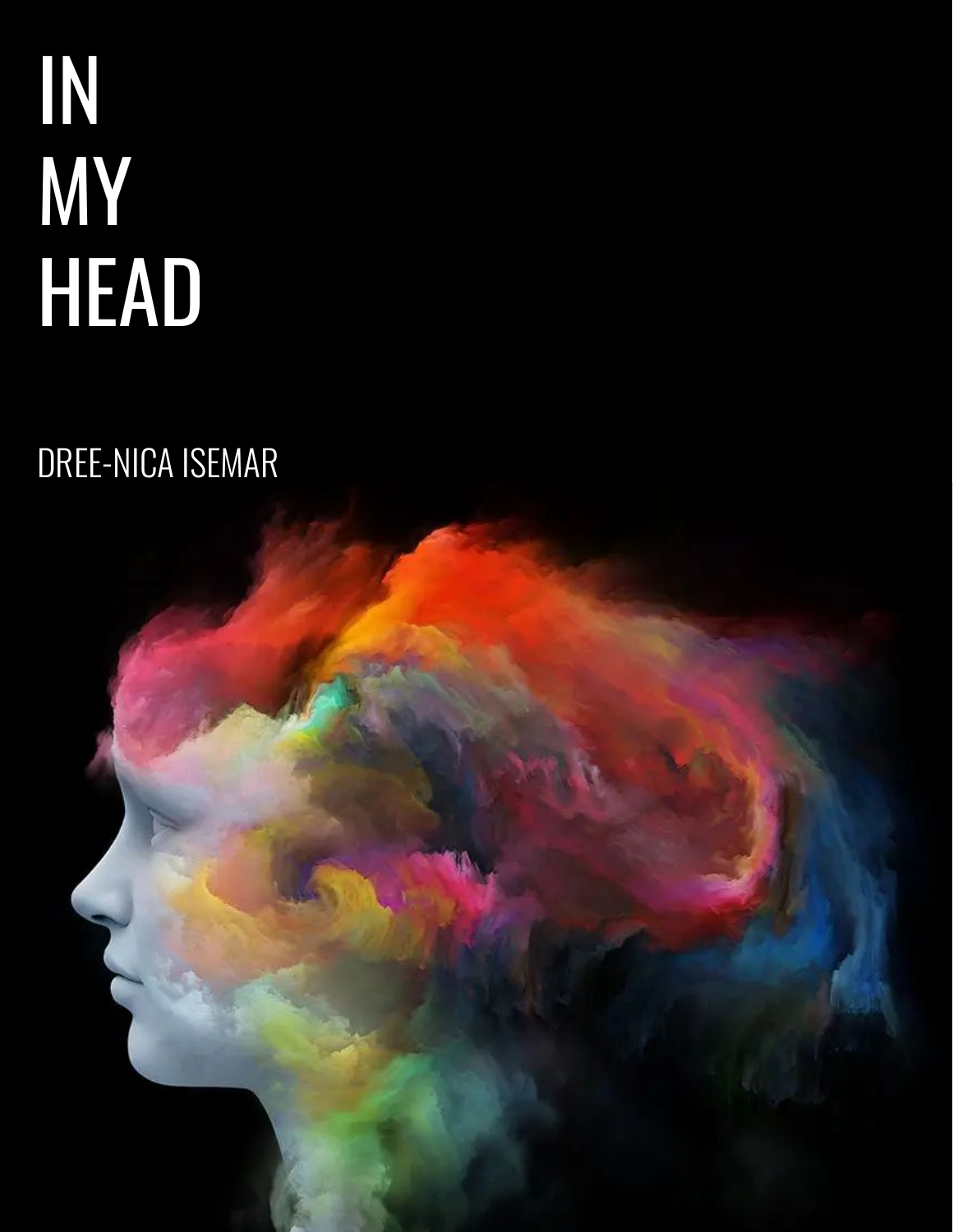#### **FINAL REFLECTION**

In the beginning of the semester I was not sure about my writing. I always read books, short stories, whatever, and had ideas for them, but I did not think I was capable of doing such writing. I always thought my writing was pretty cringy. I use to write out my ideas and rough drafts of my stories. There is an online writing/ reading website I use to post my stories just so I could get into the regular flow of writing and hoping my writing would get better. However, I felt like I could never get the flow going in my stories. The ideas were great but the execution, not so much.But I definitely see a change in the way I wrote before to now. Like I said, my writing was pretty cringy, something a middle schooler or a lowered level high schooler might write. I cannot say I've gotten to the level of a published writer or a peer reviewed article, but it's better. Definitely the assignments helped me organize my thoughts better and improve what I was lacking, which was the flow of details.

What really helped with my writing was the feedback we would get back. It helped to see what I should accentuate on and what I should just leave out. This helped a lot because I thought certain details were not needed, but when someone suggested that I insert that detail it made much more sense to me. This made me realize why editors are so important in a writer's life. It helps the writer see what the reader will see and they can improve on the experience they want the reader to have. The suggestions from my peers helped me see how the readers were interacting with what I was reading and how I can better that. A few suggestions that stood out to me were with my second short story. I wanted the story to have a feel and wanted the readers to try to understand how my main character will feel with the events going on. I did not hit the nail the first time, but with the suggestions I feel like I can drag that story out into a book if I wanted.

Out of the many assignments that we did writing and received feedback from, I really liked was Short Story writing. I was able to extract some imagination that I had left in my head and to create a really interesting short story. As a avid reader, finally to be able to write something of my own was a relaxing experience. I did not just enjoy only writing, but I liked reding other peers' short stories. I showed me how there are so much ideas out there and how everyone thinks.

Each assignment, I felt had some type of lesson. When it comes to memoir writing, you get to revisit your past and expose yourself. And in doing so you get to see somethings in yourself. In my example, one of my memoirs I wrote about the time I used to play the violin. I can to realize that it made a big part of my self and I would love to start playing again. Other assignments were to push us to our writing limits, so I felt like the lesson was everyone can write if they put their minds to it. Memoirs not only helped the person writing but it gives people the type of person you are. If you cannot talk to a person, but you read their memoir you can learn a lot about that person. Short stories, poetry, and dialogue were to help us get out of our comfort zones for some. These are not things people do or wite normally, so they showed us the capacity that we can achieve something we have never done before.

Thiis class has helped me a lot as a writer and a reader and I can say that I will take what I have learned and apply it to whanever I will need it.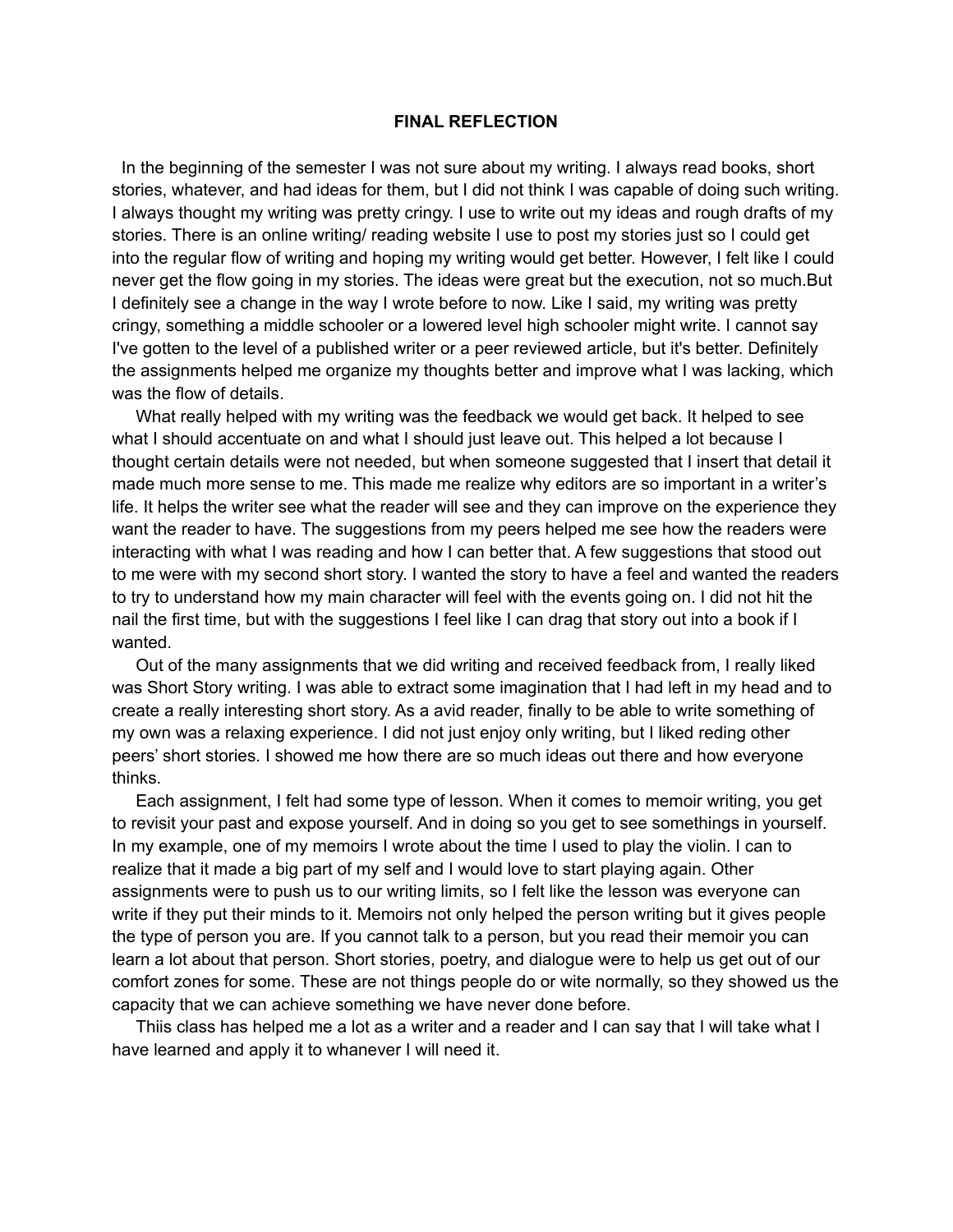#### **MEMOIR**

Music has always been a huge part of my life. When I was in elementary school, I attended this performing arts school. So, we had all the classes: music, dance, art. But before that I was at another school, it was not a performing arts school, however it did introduce me to something that changed my life: violin playing. I don't remember exactly how I got in the program, but I do remember the music teacher taking me from my class and handing me a violin. I go way back with classical music. My mom was the one who was big on classical music first and would play it for me when I was little to help me fall asleep. That made classical music and instruments ingrained in my blood. When my mom found out that I was introduced to the violin and I would be in an after-school program for it, she was excited and so was I. This started a journey that only lasted a few short years unfortunately. When I transferred to the performing arts school, I started to hone my violin skills. We used to do a lot of shows. One stuck out to me the most not because it was the annual show that our school did, it the last time that I played in front of a big audience. I had to move to another school and did not start playing again until high school. During that time in between, I would try to look for violin schools are classes I could go to, but I was out of luck until high school. We had a music class, and, in the class, we had to pick an instrument that we wanted to play, and of course I picked the violin. However, the teacher said it was not possible because they had limited violins and the only for me to play was if I had my own. So, I went and told my parents and they decided to buy one for me. After school I would play pieces, but soon after that year I have not touched my violin. I would love to start playing again, but because it's been so long, I would like to attend school to refresh my skills. I still listen to certain violinists and imagine how professional at the violin I could've became. But all I know is that classical music will always be one of my favorite music genres and that violin I got would stay with me forever knowing the journey I had with violin playing.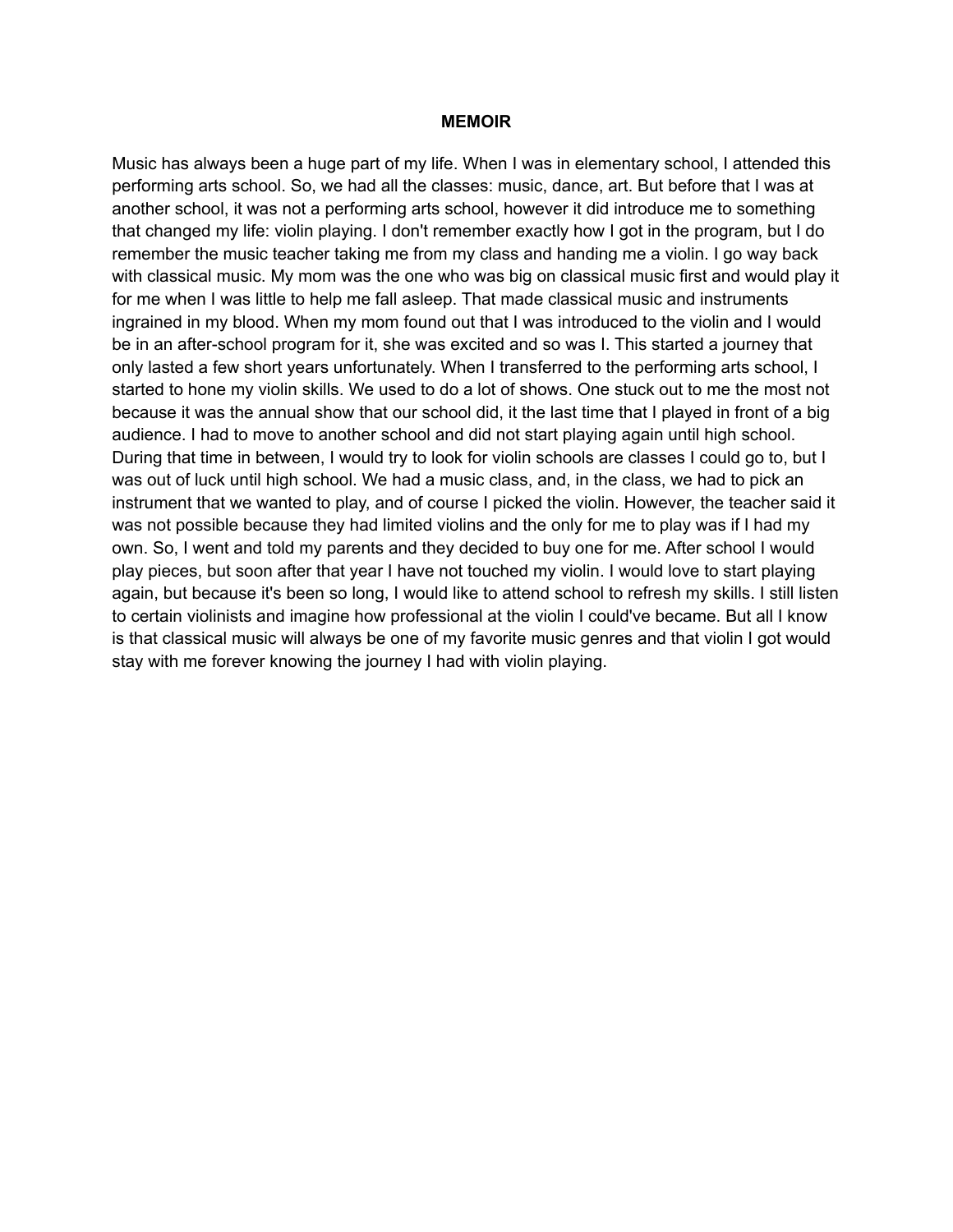## **SHORT STORY**

Seraphina was the definition of the prodigy child. Always aced every test and was good at almost every hobby. She also had the strongest power out of all the elements: fire. But she was limited, limited to only the free schools that the orphanage could afford for her. The orphanage manager was devastated that that those were the only school she could go to. She was so much more. Getting hand-me down books from upper grades were what kept her learning more and sneaking in the upper society school gyms to practice.

Her school, Little Valley High School, was the simplest of all the high schools in the Crystal City. The best school was Golden Oak Institute, where all the upper society, nobles, and royals went to. Golden Oak Institute was known for its intense curricular and extra-curricular classes. From advance math to writing and even to classes such Powers 101. Everyone who attended managed to graduate with their elemental powers maxed out and getting the best of jobs, such as working for the royal families, becoming the most adored soldiers, or owning big companies. It had the most high-end facilities, everything Seraphina could use to bring out more of her potential and to show just how strong of a fire user she was.

Every day that she could, she would sit by the park across the entrance of Golden Oak to look at its beauty. It had a big bronze gate with the school logo on it, a sword with wings facing up in front of a shield. The perimeter of the school grounds were lined with mile high hedges. In the afternoon, she would see sleek black limos and cars carrying students from school back to their luxurious homes a few blocks from the school. Past the school, sitting on a hill, was where Seraphina could she the Crystal Palace, was the home of the most powerful royals in all of the planet of Asilunia, the royal family of the Solar Kingdom. On her spot in the park, she could see the path that the royal children would take from school to their home in their white horse drawn carriages. Everyday, while sitting and staring she would fantasize about how her life would be if she could just attend that school.

One evening, after her regular "sessions" in the park, Seraphina arrived back at the orphanage, but something was out of place. There parked in front of the shabby run-down school turned orphanage was a sleek black car with the Golden Oak Institute logo on it. She could not believe her eyes. *It cannot be. It cannot be*, Seraphina thought to herself when she ran towards the entrance and busted through the door. There sat in the living room was this well dressed woman. She had a low bun, wearing a black suit and a red blouse. On her suit jacket was a Golden Oak pin. She turned and smiled at Seraphina.

"You must be her," She said standing up and reaching a hand towards Seraphina. "I'm Mrs. Brown, assistant to the headmaster back at Golden Oak."

"I know who you are, you're on the school website," Seraphina half-whispered back, still in disbelief. "Why is a woman like you here at a place like this?"

Mrs. Brown laughed, "I was just about to tell you. Come sit."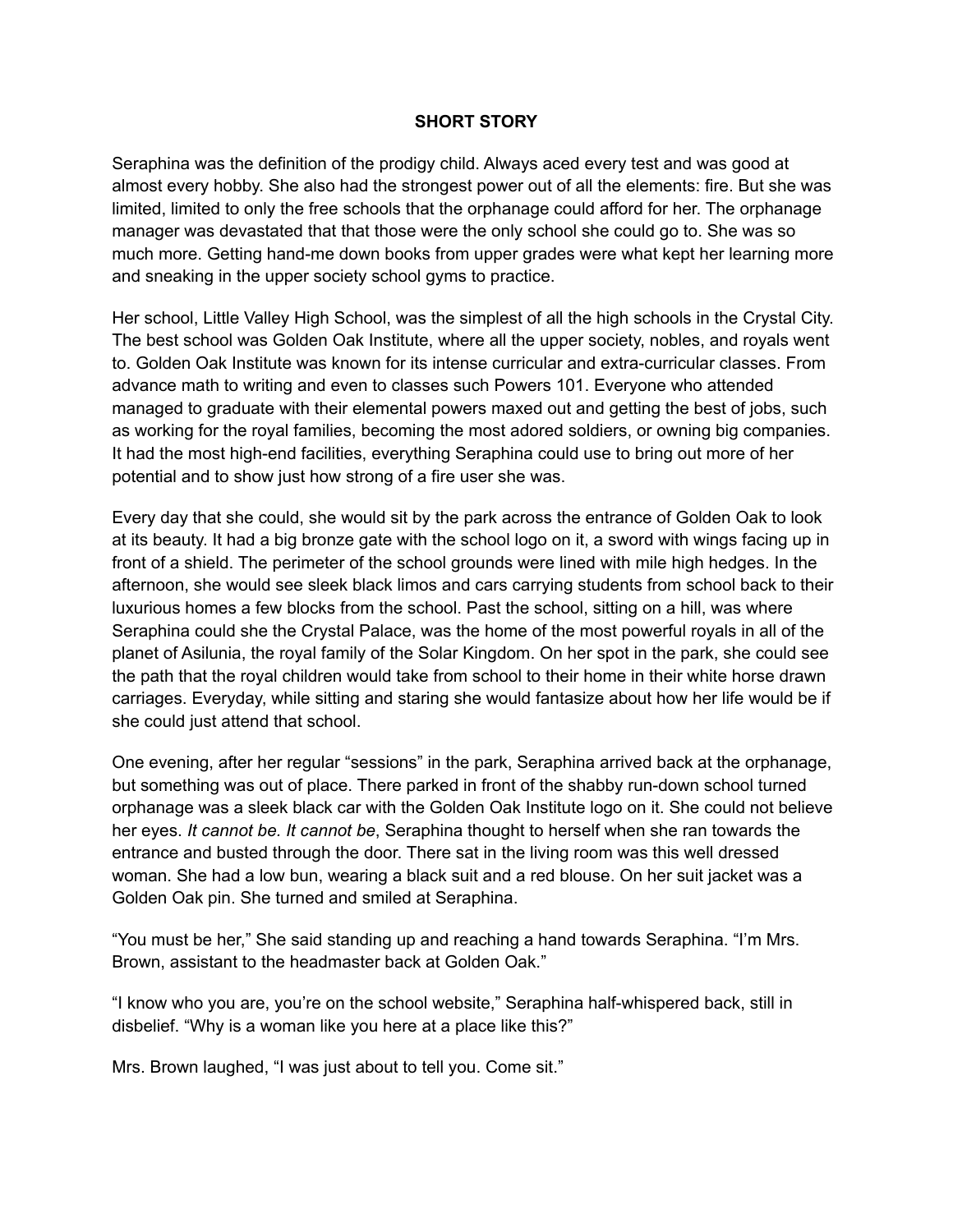Seraphina slowed walked over to the sofa next to the chair Mrs. Brown sat at. *I hope she's here for what I think it is,* she thought as she sat down.

"As you know every year a select few students are given the opportunity to attend our prestigious school with all expenses covered through our scholarship. I've noticed your application was blown away by how much you've accomplished even with the little resources that you have."

Seraphina could not believe her ears, she started getting excited and jittery that her hands became sweaty and her legs were shaking. *I've waited so long for this, gave my application every year since 6th grade, just please tell me I got in to your high school program.*

"And I personally wanted to let you know that you…got in," Mrs. Brown said with a huge smile on her face and started clapping.

"YES! YES! Thank you so much!!!," Seraphina exclaimed as she jumped up from the sofa. "I've waited so long for this."

"Of course you have. I will be back in two days to discuss everything." Seraphina led Mrs. Brown to the door. "Welcome to Golden Oak Institute Miss Seraphina."

"Thank you so much. I won't let you down".

"I know you won't," Mrs. Brown said as she entered the car and drove off.

Seraphina closed the door and ran to her room jumping with excitement. *This is it. Finally.* Finally indeed. She can finally show off just how much potential is in her.